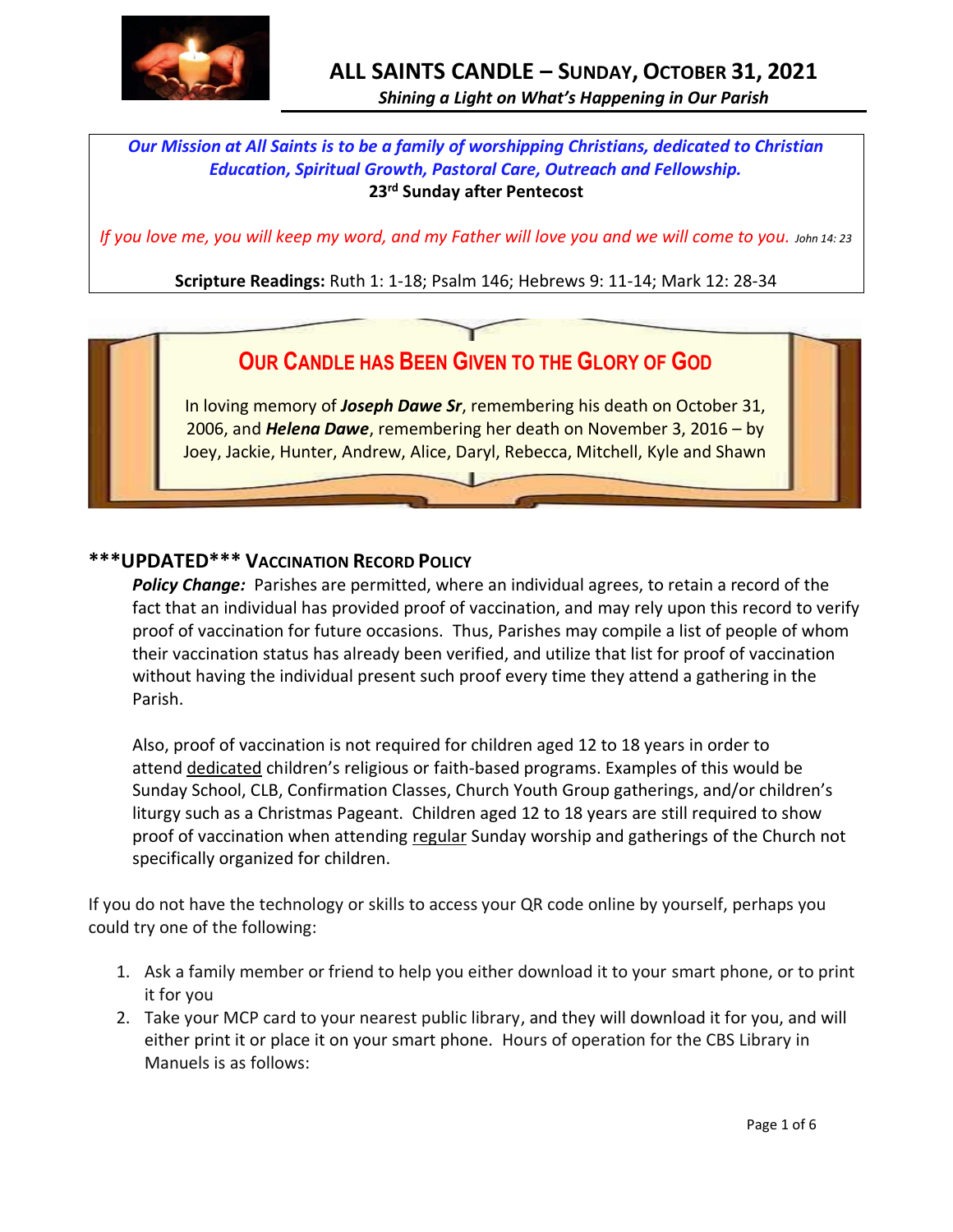- Tuesday 12:00pm-4:00pm
- Wednesday 3:00pm-7:00pm
- Thursday 12:00pm-400:pm
- Friday 12:00pm-4:00pm
- Saturday 10:00am-2:00pm
- 3. Request a printed copy directly from the NL Government by calling 1-833-951-3859.



#### **PARISH HALL HEATER REPLACEMENT CAMPAIGN**

**We need your help!!** Vestry has just recently approved the expenditure of **\$13,000 for the replacement of six large heaters and thermostats in the lower level of our Parish Hall**. This is both a safety and revenue affecting issue. Over the past winter, for safety reasons, we were forced to turn off the electrical breakers to these units, and fortunately (or unfortunately), due to the COVID shutdown, we did not have any activities planned for this space. But now, fortunately, things are looking somewhat brighter with respect to getting a little closer back to normal.

We have been fortunate to have a parishioner who is an electrician, and he has been gracious enough to help us "cripple along". Unfortunately, the time has come that we are now forced to act. With the colder fall and winter months quickly setting in around us, we run the risk of losing some muchneeded revenue that we typically generate from this facility. This includes a significant **long-term rental contract, ongoing clinics such as blood collections, flu shots, and COVID vaccinations**, to name just a few. This facility is also used for a number of our own major internal fundraising events such as our Fall Fair, ACW Dinners and Take Outs, and other catered events. As well, our weekly **Wednesday Tea Room Luncheons** could be placed in jeopardy, which in itself would once again be heartbreaking for our Parish.

We have established a special "Capital Donations Account" to track funds that we collect to help pay the costs of this important project. Vestry has received approval from the Diocese to temporarily borrow from one of our AJIF (Anglican Joint Investment Fund) accounts, which will eventually have to be repaid from donated Capital Funds.

We look forward to your continuing support with this special need and ask. You may place an envelope marked "**Heater Replacement Fund**" in the offertory plate, or send along an eTransfer to donations@allsaintsparish.ca with a note indicating "**Heater Replacement Fund**". Or you may simply drop by the Parish Office and use our secure drop-box, or pop into the office itself.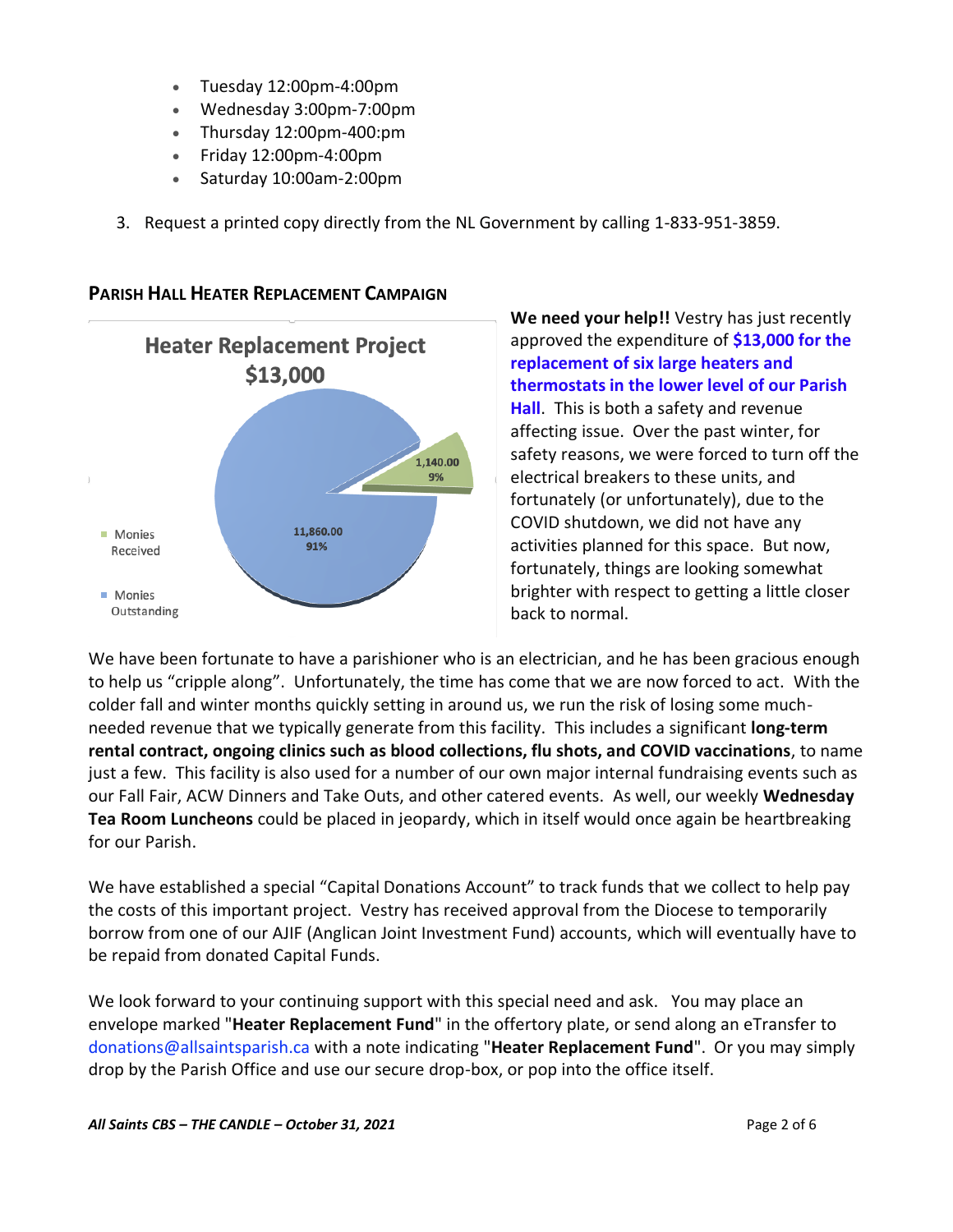This is so important to the sustainability of our Parish. **THANK YOU** so much!!

Vestry All Saints Anglican Parish CBS Email: vestry@allsaintsparish.ca

#### **CONFIRMATION CLASSES AT ALL SAINTS**

Our next Confirmation Class is on November 7th at 2:00pm in the lower level of the Parish Hall. It will be a 2-hour Sunday afternoon session, and will continue again on November 21st, and December 12<sup>th</sup>.



If you have not yet registered, and will be aged 11 years on or before December 31, 2021, please contact Joanne Simfukwe at 682-8103 or [joannesimfukwe@gmail.com](mailto:joannesimfukwe@gmail.com)

Because we had such a great response to confirmation registration, we are now seeking additional companions to help with the program this year. If you are interested, and are able to join our team, please contact Joanne Simfukwe at 682-8103 or [joannesimfukwe@gmail.com](mailto:joannesimfukwe@gmail.com)

#### **FALL FAIR – THURSDAY, NOVEMBER 11TH**



We are so delighted that we are once again able to host our annual **Fall Fair**, even though we must adhere to a number of COVID restrictions. All tables for the Roast Beef Supper and the card game must be pre-booked for your family bubble. As well, you are required to bring along your proof of vaccination QR code, and your photo ID (if you are unknown to the folks on the

door).

We look forward to your donations of:

- Crafts, baked goods, and any new quality items that may be used for both the fair tables upstairs, as well as our online auction
- We would also appreciate any donations of potatoes, turnip, and carrots etc. for our Soup Luncheon, as well as our Roast Beef Dinner

The current schedule of activities on November  $11<sup>th</sup>$  is as follows:

- 12:00pm All doors open, both upstairs and downstairs
- 12:00pm to 2:00pm in the Lower-Level Parish Hall Soup & Sandwiches at a cost of \$10
- 12:00pm to 4:00pm in the Upper-Level Parish Hall All sales of goods
- 5:00pm in the Lower-Level Parish Hall Roast Beef Dinner at a cost of \$20, followed by a game of cards at a cost of \$5

*All Saints CBS – THE CANDLE – October 31, 2021* Page 3 of 6 For any inquiries, please call one of the following: Enid at 682-9367, Aura at 682-3775, Barb at 834- 4795, or Dot at 834-5052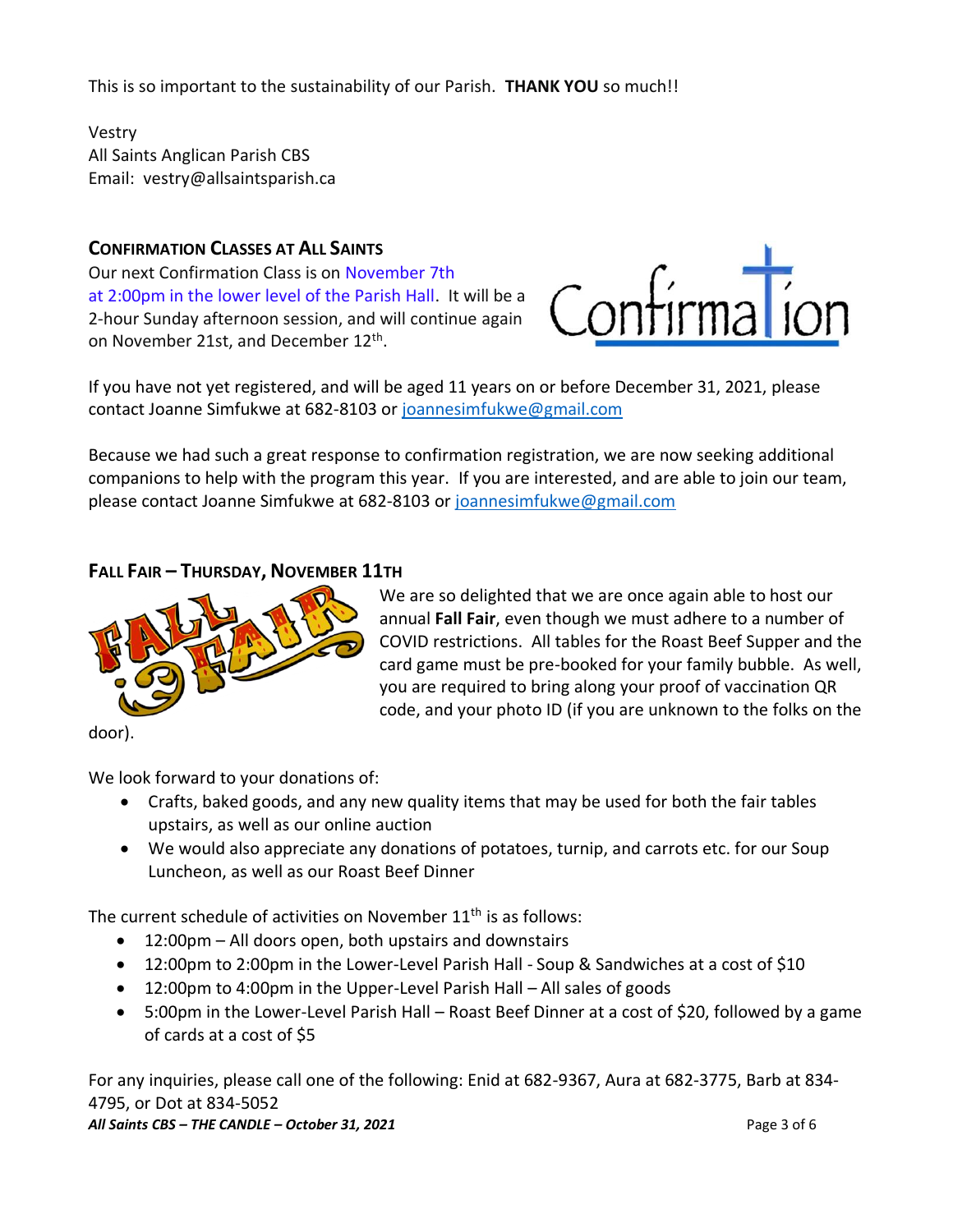Thank-you for your support !!!

The Fall Fair Committee

#### **PARISH HALL AVAILABLE FOR RENTALS**

We are pleased to announce that our Parish Hall is once again available for rentals. Please make yourself familiar with the new revised guidelines listed below. Also, we encourage you to pass this along to family, friends, and business associates

#### **SPECIAL THANKS FROM OUR ACW**

Our **All Saints CBS ACW Team** would like to pass along their sincere thanks to all those who purchased cold plate dinners (400 sold), as well as all those who helped out in any way with the preparation and distribution efforts. The winner of the home-made quilt was Tina Sampson, and the ticket was drawn by Mary Butler.

Once again, thanks so much, as we could not have had such a successful event without your gracious support!!

### **ALL SAINTS TEA ROOM - EVERY WEDNESDAY AT NOON**



We would like to thank all those who continue to attend and support our Tea Room Luncheon every Wednesday at noon. We certainly look forward to seeing you each week for some great food, fun, and fellowship. Please be aware that because of COVID regulations and limited seating capacity, you will have to pre-register. To help us avoid congestion at the door, especially with the unsettling fall weather, please contact Enid Haines at 682-9367, or Aura Farrell at 682-3775.

# **DO WE HAVE YOUR EMAIL ADDRESS?**

Now, more than ever, email is becoming one of the safest and quickest ways for our Parish to keep you informed. If we do not already have you email address on file, and you are not regularly receiving our bulletins and information updates, we would love for your to provide it to us. Please email it to [communications@allsaintsparish.ca,](mailto:communications@allsaintsparish.ca?subject=eMail%20Address%20Update) or simply [click here](http://allsaintsparish.ca/email_updates) to complete our online email registration form.



# **SPONSORING 'THE CANDLE'**



We would like to remind Parishioners and Friends that you may sponsor our weekly bulletin, **'***THE CANDLE***'**, and have it dedicated in memory of a loved one. Your personal tribute will be prominently posted on the Bible graphic located at the top of the front page, and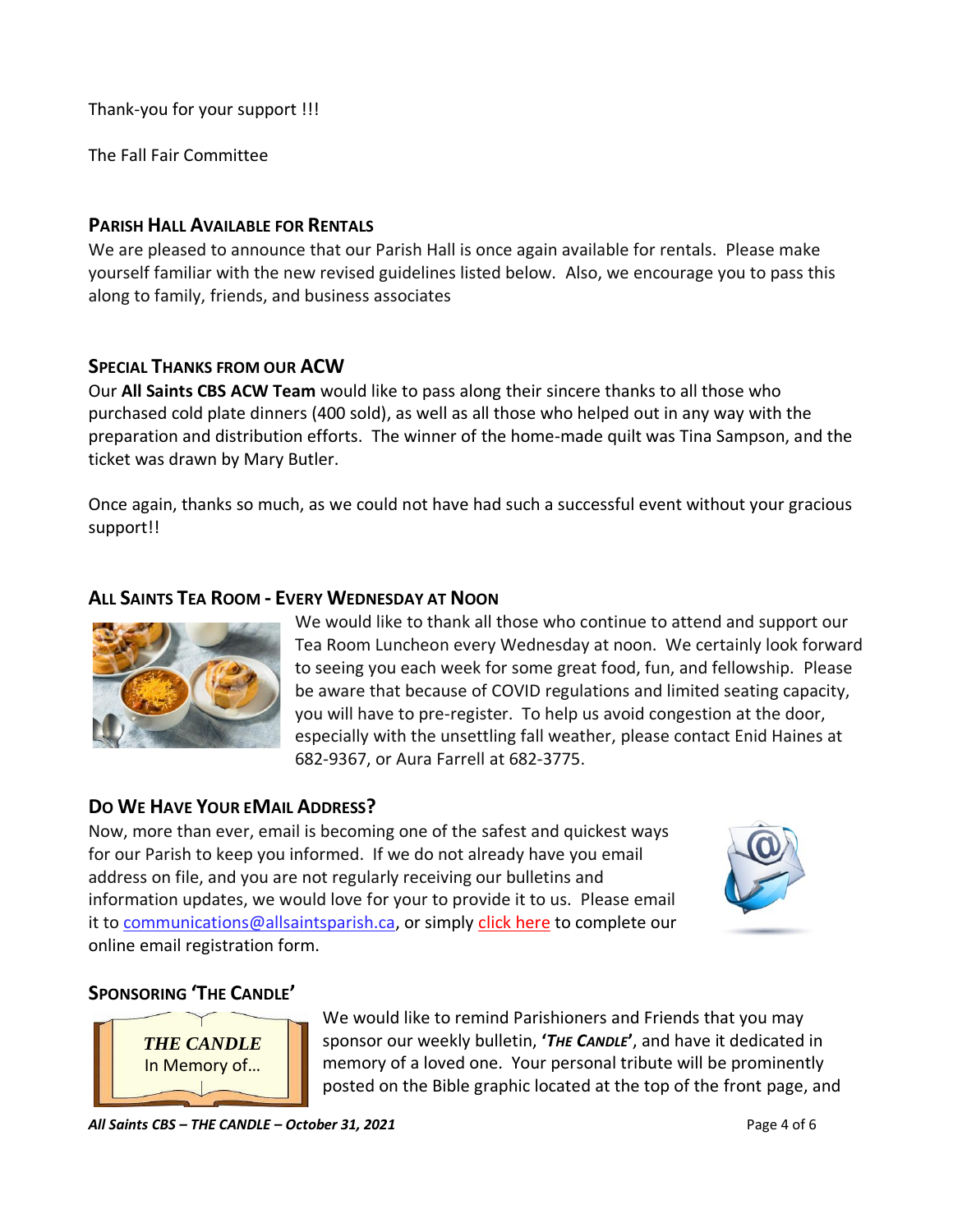your kind donation of \$25 would be greatly appreciated. Additionally, you can honor a loved one by posting your favourite picture, along with a memorial verse, and your kind donation of \$50 for this full-page tribute is greatly appreciated. A paper copy of '*THE CANDLE*' is distributed at all Sunday services, and a digital copy is permanently archived on our Parish website at [allsaintsparish.ca](http://allsaintsparish.ca/thecandle.html)

#### **CHURCH OFFERTORY ENVELOPES –** We encourage you to continue to use our secure mail drop-slot,

which is located at the top of the stairs, just to the left of the main entrance of our Parish Hall. You may also e-Transfer your offering via Interac simply by emailing it to [donations@allsaintsparish.ca.](mailto:donations@allsaintsparish.ca) And of course, we always encourage you to consider signing up for our eGivings program which automatically deposits your offering at whatever interval you choose and are comfortable with. Simply [click here](http://allsaintsparish.ca/egiving-online-information-form) to

you have [any](https://wfsites-to.websitecreatorprotool.com/870a5dd5.com/Admin/%7BSK_NODEID__22939341__SK%7D) questions, please email your Finance Team at [finance@allsaintsparish.ca,](mailto:finance@allsaintsparish.ca) or call our Office at 834-4501.

#### **REVISED DIOCESAN GUIDELINES FOR WORSHIP AND GATHERING**

register, or go to our website and follow the eGiving notes. If

On August 10, 2021 the Diocese issued a new Diocesan guidelines document titled, *[The New Has](https://anglicanenl.net/home/wp-content/uploads/2021/08/The-New-Has-Come-August-10-2021.pdf?fbclid=IwAR2_9nhbxB2LEc3XOqAP_nvoRu4G5Mt6NWIYwOEYNI0OtUl0atv2QwCfCY0)  [Come](https://anglicanenl.net/home/wp-content/uploads/2021/08/The-New-Has-Come-August-10-2021.pdf?fbclid=IwAR2_9nhbxB2LEc3XOqAP_nvoRu4G5Mt6NWIYwOEYNI0OtUl0atv2QwCfCY0)*, which can be viewed or downloaded [here.](https://anglicanenl.net/home/wp-content/uploads/2021/08/The-New-Has-Come-August-10-2021.pdf?fbclid=IwAR2_9nhbxB2LEc3XOqAP_nvoRu4G5Mt6NWIYwOEYNI0OtUl0atv2QwCfCY0) It is subject to change as further restrictions are eased or reinstated

#### **HAVE YOU CONSIDERED ADVERTISING IN ANGLICAN LIFE**

- Our newspaper reaches thousands of people across Newfoundland and Labrador,
- Anglican Life is printed and is available online for even larger readership
- Competitive rates with various sized ads available to meet all your advertising needs

Contact Rev Fred Marshall, Officer of the Anglican Joint Committee at 709- 727-7346, via email at fred.marshall@enljointcommittee.com

#### **IN MEMORIAM - HEATER REPLACEMENT FUND**

- In loving memory of Mom, *Phyllis Bussey*, remembering her death on November 4, 2006 by Elizabeth & Jim and Family
- In loving memory of *Phyllis Bussey*, remembering her passing on November 4, 2006 by Loretta & Ken and Family
- In loving memory of *Carla Fagan*, remembering her birthday on October 27<sup>th</sup> by Aunt Cindy and Family
- In loving memory of Dad, *Warrick Tilley*, remembering his death on November 2, 1972 by Jim & Elizabeth and Family